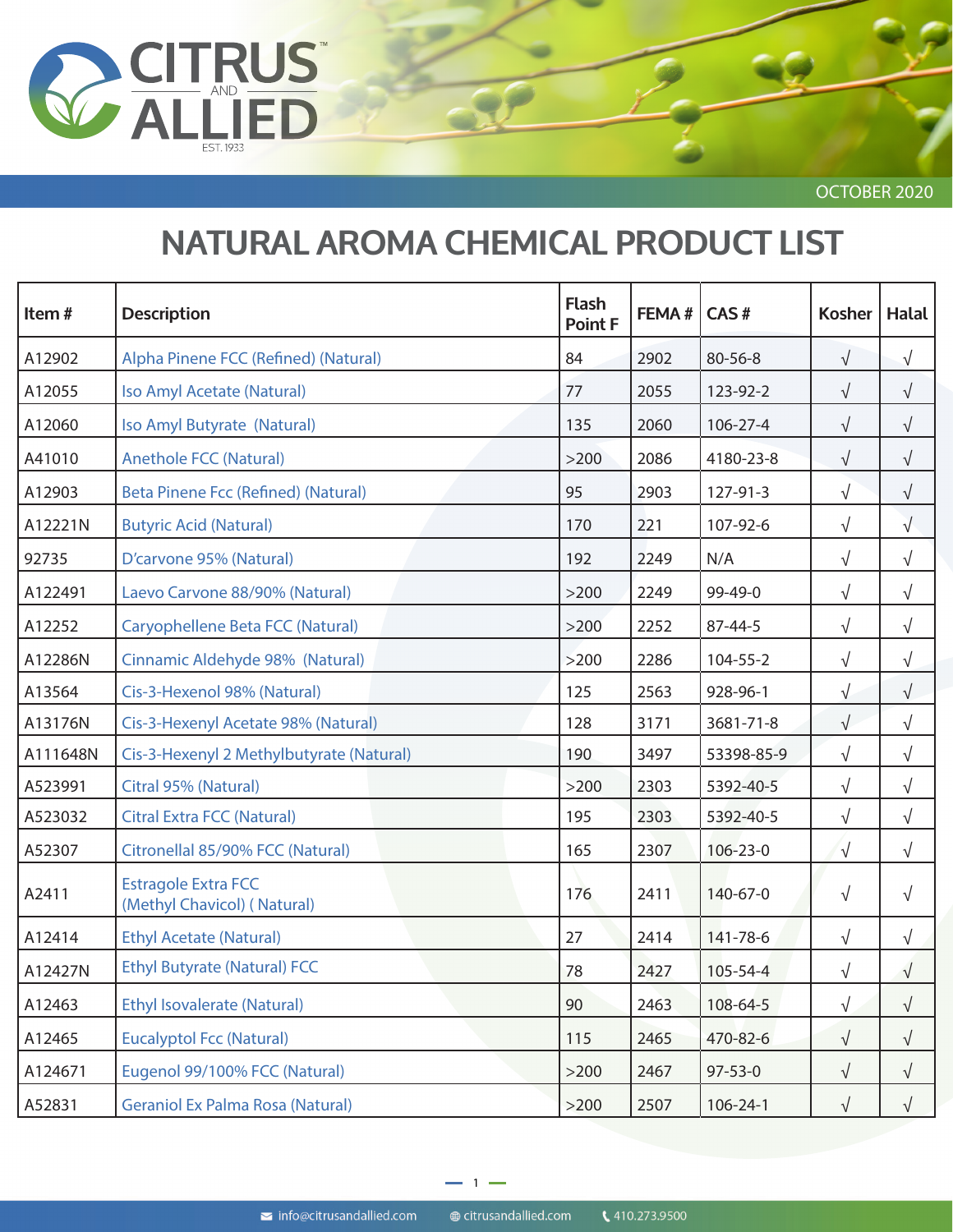

OCTOBER 2020

## **NATURAL AROMA CHEMICAL PRODUCT LIST**

| Item#    | <b>Description</b>                                                | <b>Flash</b><br><b>Point F</b> | FEMA# | CAS#           | <b>Kosher</b> | <b>Halal</b> |
|----------|-------------------------------------------------------------------|--------------------------------|-------|----------------|---------------|--------------|
| A5914    | Geranyl Acetate 95/97%<br>(From Geraniol Ex Palma Rosa) (Natural) | >200                           | 2509  | 105-87-3       | $\sqrt{ }$    | $\sqrt{}$    |
| A12175   | <b>Isobutyl Acetate (Natural)</b>                                 | 64                             | 2175  | 110-19-0       | $\sqrt{}$     | $\sqrt{ }$   |
|          | <b>Lactones</b>                                                   |                                |       |                |               |              |
| A12361N  | <b>Delta Decalactone (Natural)</b>                                | >200                           | 2361  | 705-86-2       | $\sqrt{}$     | $\sqrt{}$    |
| A12401N  | <b>Delata Dodecalactone (Natural)</b>                             | >200                           | 2401  | 713-95-1       | $\sqrt{ }$    | $\sqrt{}$    |
| A52360   | <b>Gamma Decalactone (Natural)</b>                                | $>200$                         | 2360  | 706-14-9       | $\sqrt{ }$    | $\sqrt{ }$   |
| A12781N  | <b>Gamma Nonalactone (Natural)</b>                                | $>200$                         | 2781  | $104 - 61 - 0$ | $\sqrt{}$     | $\sqrt{}$    |
| A12796N  | <b>Gamma Octalactone (Natural)</b>                                | >200                           | 2796  | 104-50-7       | $\sqrt{}$     | $\sqrt{}$    |
| A13747   | Massoia Lactone 95% (Natural)                                     | >200                           | 3744  | 54814-64-1     | $\sqrt{}$     | $\sqrt{}$    |
| A526350  | Laevo Linalool (Ex Basil) (Natural)                               | 160                            | 2635  | 126-91-0       | $\sqrt{}$     | $\sqrt{}$    |
| A52635   | Laevo Linalool (Ex Howood) (Natural)                              | 160                            | 2635  | 126-91-0       | $\sqrt{}$     | $\sqrt{}$    |
| A52637   | Linalyl Acetate 90/92% (Natural)                                  | 184                            | 2636  | 115-95-7       | $\sqrt{ }$    | $\sqrt{}$    |
| A12665   | Laevo Menthol Crystals USP Select FCC<br>(Natural)                | 190                            | 2665  | 2216-51-5      | $\sqrt{}$     | $\sqrt{}$    |
| A519039  | <b>Laevo Menthone Extra FCC</b><br>(-20 Rotation) (Natural)       | 195                            | 2667  | 14073-97-3     | $\sqrt{ }$    | $\sqrt{}$    |
| A52667   | Laevo Menthone FCC (Natural)                                      | 195                            | 2667  | 14073-97-3     | $\sqrt{}$     | $\sqrt{}$    |
| AA52668N | Laevo Menthyl Acetate (Natural)                                   | 198                            | 2668  | 16409-545-3    | $\sqrt{}$     | $\sqrt{}$    |
| A58899   | <b>Laevo Menthyl Lactate (Natural)</b>                            | 200                            | 3748  | 59259-38-0     | $\sqrt{}$     | $\sqrt{}$    |
| A12656N  | <b>Maltol (Natural)</b>                                           | $>200$                         | 2656  | $118 - 71 - 8$ | $\sqrt{ }$    | $\sqrt{ }$   |
| A59042N  | <b>Menthofuran Natural 50%</b>                                    | 196                            | 3235  | 494-90-6       | $\sqrt{}$     | $\sqrt{ }$   |
| A52682N  | <b>Methyl Anthranilate (Natural)</b>                              | $>200$                         | 2682  | 134-20-3       | $\sqrt{}$     | $\sqrt{ }$   |
| A12698   | <b>Methyl Cinnamate FCC (Natural)</b>                             | $>200$                         | 2698  | 103-26-4       | $\sqrt{}$     | $\sqrt{}$    |

@ citrusandallied.com

 $\blacktriangleright$  info@citrusandallied.com